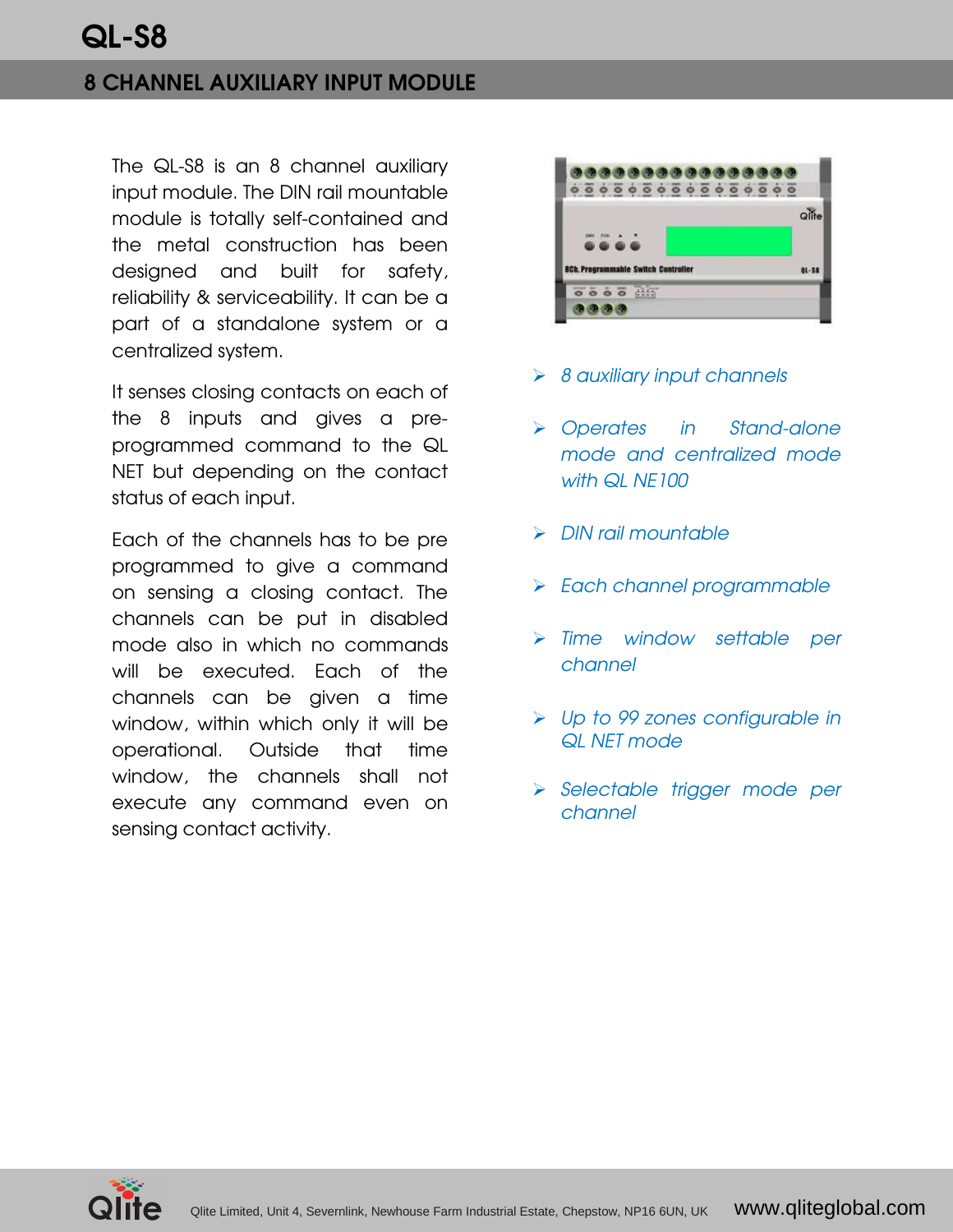# 8 CHANNEL AUXILIARY INPUT MODULE

#### **Specifications**

Power Supply **Example 2014** 12V DC

Power Requirement 80mA

Protocol QL NET

Connectors

QL NET : Non-detachable 4 pin 3.5mm connector, 2 nos. 2.54mm 4 pin bar connectors Auxiliary Ports : 16 nos. (2 per channel) non-detachable 3 pin 3.5mm connector

Configuration Buttons  $\blacktriangle$ ,  $\blacktriangledown$ , FCN and DMX

Display **Display** 

LCD

Environment

Ambient Temperature : 0°C to 50°C Relative Humidity : less than 80%

Safety Regulatory Compliance  $\epsilon$ 

Dimensions 144mm (W) x 88mm (H) x 57mm (D)

**Weight** 350g